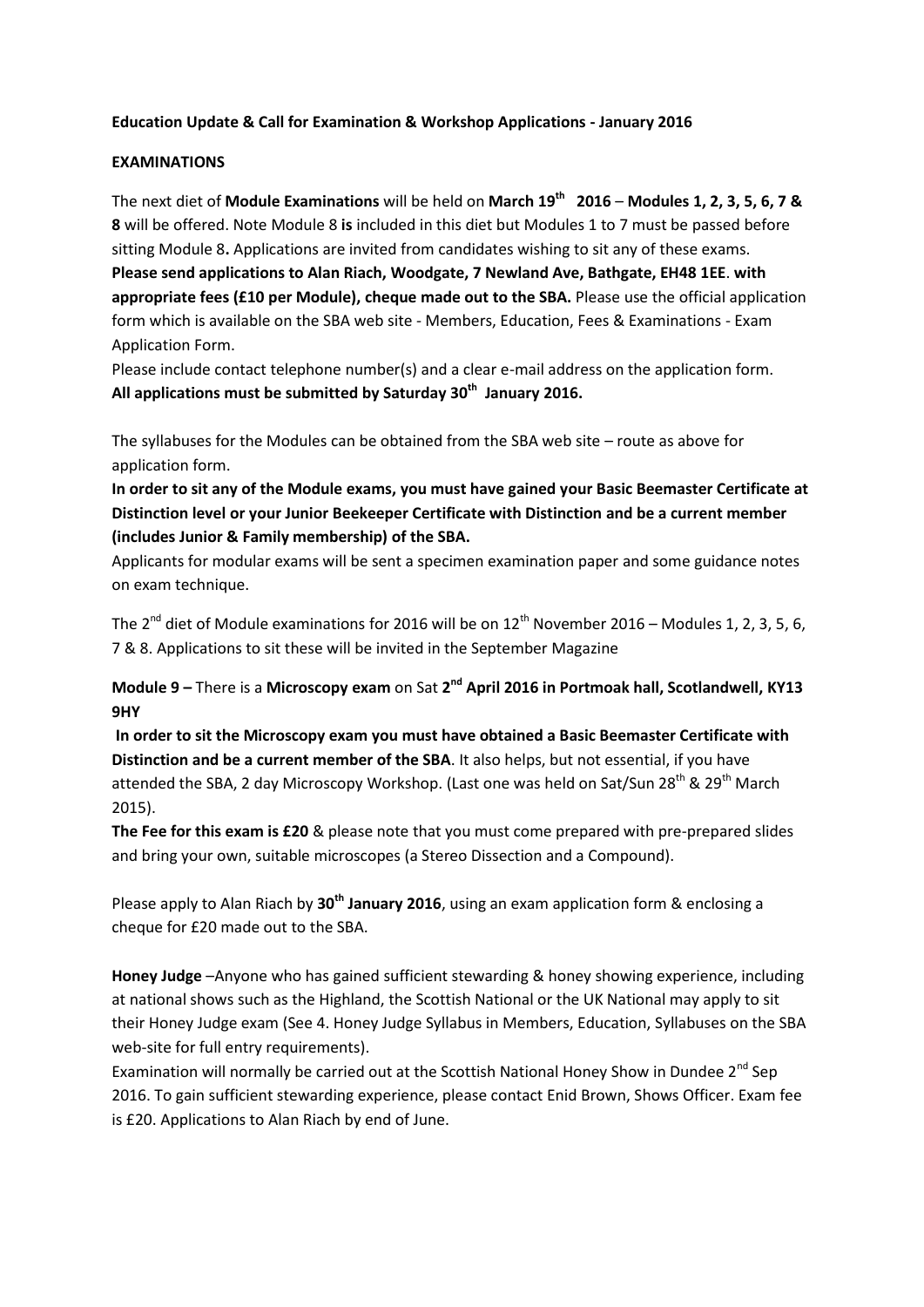**Practical Examinations** – If you intend to sit the new SBA JUNIOR BEEKEEPER, examination (10 to 16 yr olds), the BASIC BEEMASTER examination, the new INTERMEDIATE Practical or the APIARIAN examination, please apply to me **by 9th April 2016** with the appropriate fee – £5 for the JUNIOR BEEKEEPER, £15 for the BASIC BEEMASTER and £20 for the INTERMEDIATE PRACTICAL and the APIARIAN. (See Feb 2013 Magazine for details of the new Intermediate Practical) Please refer to the syllabus section on the SBA web site for up to date syllabuses and entrance requirements for the practical examinations.

Please apply to Alan Riach, on an exam application form, which can be downloaded from the SBA web-site Education section. Enclose a cheque for the appropriate fee, made out to the SBA.

All Beekeepers in Scotland should aim to attain the Basic Beemaster (BB) Certificate. Please enquire whether your LA is holding BB mentoring classes. A 22 page set of notes has recently been added to the SBA web site in the Education –Syllabuses section (Ref 1b) aimed at helping BB Mentors and Candidates. These notes will also be useful to LA Tutors running Beginner's Classes.

In addition, once you have obtained your BB with Distinction, for those who are uneasy with theory exams, but want to be tested at a more advanced practical level, obtaining the new Intermediate Practical and the Apiarian should be their aim.

Entrants for The Apiarian must have obtained The Intermediate Practical.

**WORKSHOPS –** For up to date information check the SBA web-site –Click on News & Events, Workshops & Courses.

## **WAX WORKSHOP - CANDLE MAKING. WAX MOULDING and WIRED FOUNDATION MAKING COURSE**

A one day course on candle making and foundation moulding & wiring will be held at E.H.Thorne (Beehives) Ltd at Newburgh (KY14 6HA) on Saturday 5<sup>th</sup> March 2016 from 10-00 am to 4-00pm. Course tutors will be: Enid Brown, Ian Craig, Phil & Joyce McAnespie, David & Bron Wright. Alan & Cynthia Riach. Tea, coffee and biscuits will be provided but bring a packed lunch and mug. Preference will be given to SBA members with current individual membership. If places are available non-members will be accepted at a **£10 surcharge**.

Applications must be made on a workshops application form and be with me by **30th January 2016. Course fee £25 members, £35 non-members –cheque made payable to the SBA.**

#### **SKEP MAKING WORKSHOP**

A one day course on skep making will be held at The Pyramids Business Park, Easter Inch, Bathgate (EH48 2EH) on Saturday  $16<sup>th</sup>$  April 2015 from 10-00am to 4-00pm. Course tutor will be Bryce Reynard.

Materials will be supplied and by the end of the day you should be well on the way to having a "swarm collection quality" skep finished. Tea, coffee and biscuits will be provided but bring a packed lunch.

The workshop is limited to 8 participants.

Preference will be given to SBA members with current individual membership. If places are available non-members will be accepted at a **£20 surcharge**.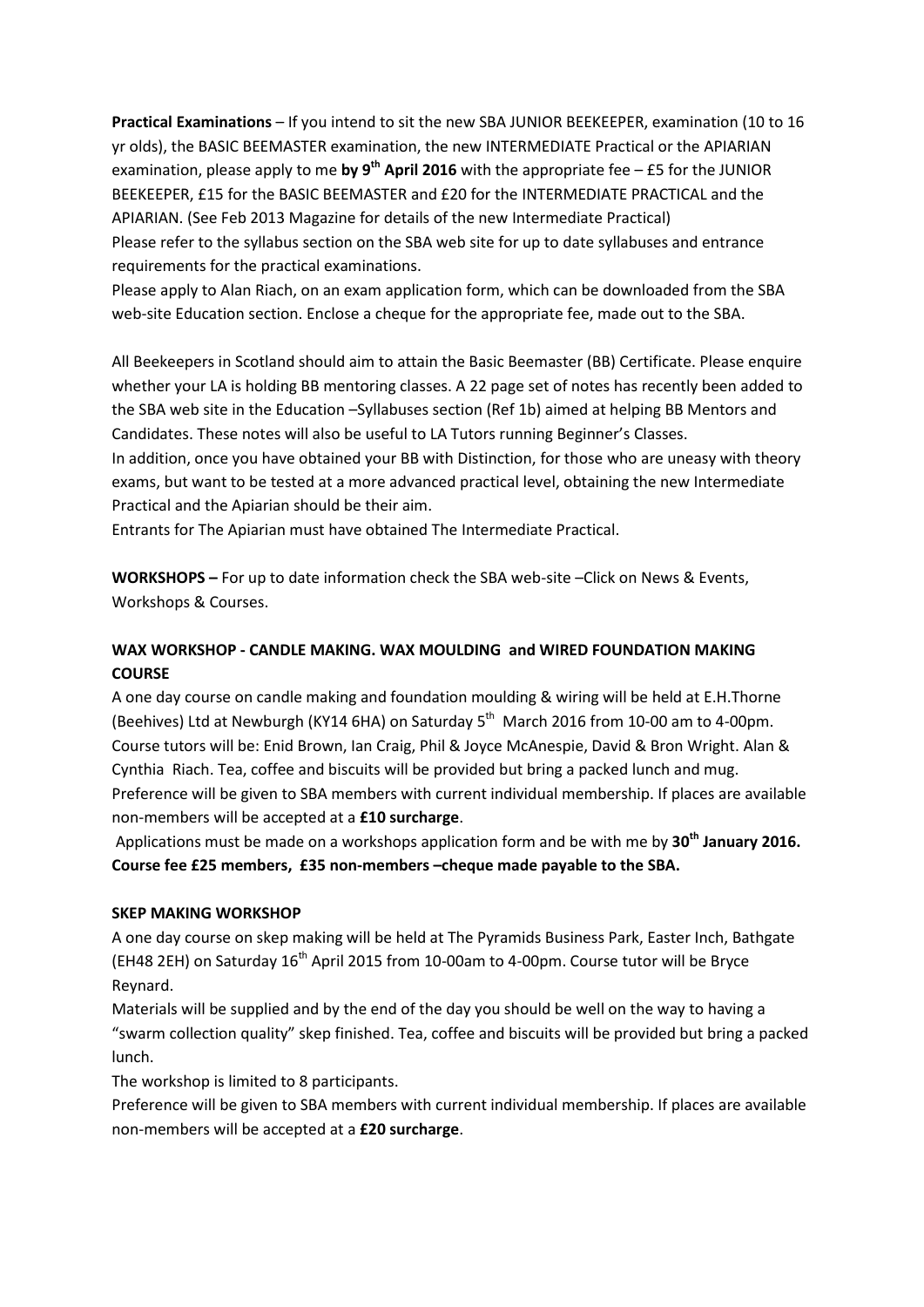# **Applications must be made on a workshops application form and be with me by 30th January 2016. The course fee is £50 –members , £70 – non members**. if you wish to check for availability e-mail me a[t alan.riach@which.net](mailto:alan.riach@which.net) or tel on 01506 653839

Hopefully there will be a new Skep competition class at this year's Highland Show - "Skep suitable for Swarm Collection, Outside Diameter 30cm to 40cm, Height 25cm to 35cm, made by the exhibitor in straw or wild grasses and any suitable binding material"

### **NUCLEUS COLONY MAKING**

SBA supervised Nucleus making workshops will not be held in 2016. However it is hoped that the attendees from the 2013 & later Workshops will put into practice what they learned in order to be able to supply strong vigorous nucleus colonies to beginners. (See SBA Download 18). ABA's wishing to duplicate this workshop should contact their Area Reps who can obtain supporting documentation from me as necessary. The following can be provided:

- 17 Page A4 spiral bound Hand out booklet (including SBA Download 18 & rearing queens in a queenright colony –reprint of NBU system) - Cost £3 each or free via PDF
- Introductory PowerPoint presentation (18 slides)
- Program template
- Joining Instructions template

It should be noted that Graeme Sharpe (SRUC) runs excellent courses on queen rearing and Nuc creation. Please do avail yourselves of Graeme's courses.

Steve Sunderland and SASA also run some excellent Bee Health days. Please support these excellent courses. See below for contact details.

### **HONEY WORKSHOP – BUILDING COLONIES FOR HONEY- EXTRACTING & PROCESSING**

A one day workshop will be held at E.H.Thorne (Beehives) Ltd at Newburgh (KY14 6HA) on Saturday 20<sup>th</sup> August 2016 10-00am to 4-00pm. This will include two short PP presentations by Ian Craig on optimising colonies for production of honey, hands on extracting, filtering and processing and advice on preparation for market. Course tutors will be Ian Craig, Enid Brown, Margaret Thomas and Alan Riach. Extracting and processing equipment will be available.

Preference will be given to SBA members with current individual membership. If places are available non-members will be accepted at a **£10 surcharge**.

**Applications must be made on a workshops application form and be with me by 30th January 2016. The course fee is £20 –members , £30 – non members**. if you wish to check for availability e-mail me a[t alan.riach@which.net](mailto:alan.riach@which.net) or tel on 01506 653839.

### **OTHER COURSES**

Beginner Courses are better run at Local Affiliated Beekeeping Association (ABA) level where practical advice and open-hive demonstrations can be provided. I would encourage ABA's to hold Beginner Courses which include both theory and practical sessions. Beginners learn most when they are in contact with the bees. In order to maximise effect, some ABA's are now holding a mid-week evening theory session, using virtual hives to gain early hands-on experience, followed by a weekend practical session in live apiaries. Contact your ABA secretary to enquire whether courses are being